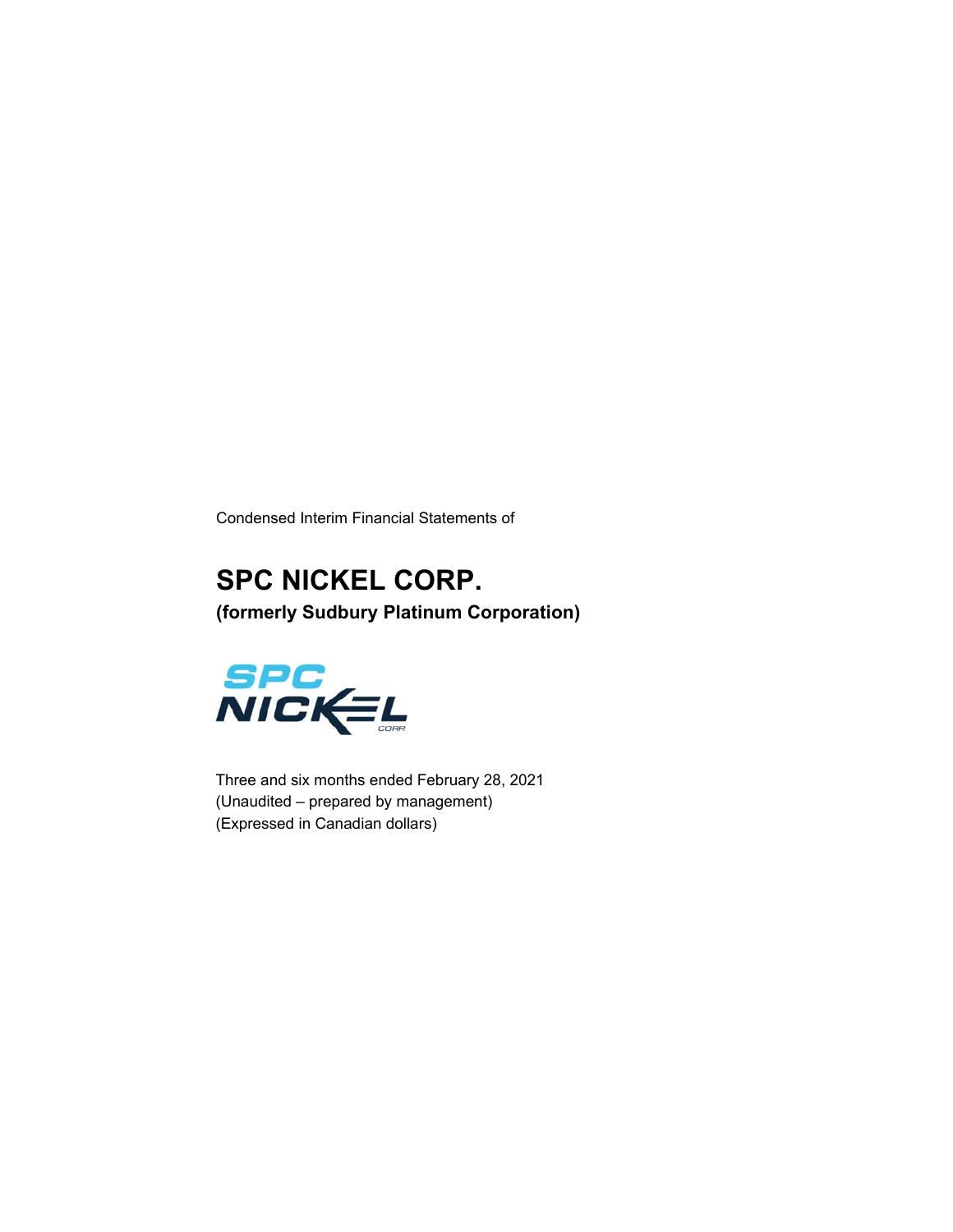### **NOTICE TO READER**

The condensed interim financial statements of SPC Nickel Corp. as at, and for the three and six month periods ended, February 28, 2021 have been compiled by management.

No audit or review to verify the accuracy or completeness of the information contained in these financial statements has been performed. Readers are cautioned that these statements may not be appropriate for their purposes.

April 23, 2021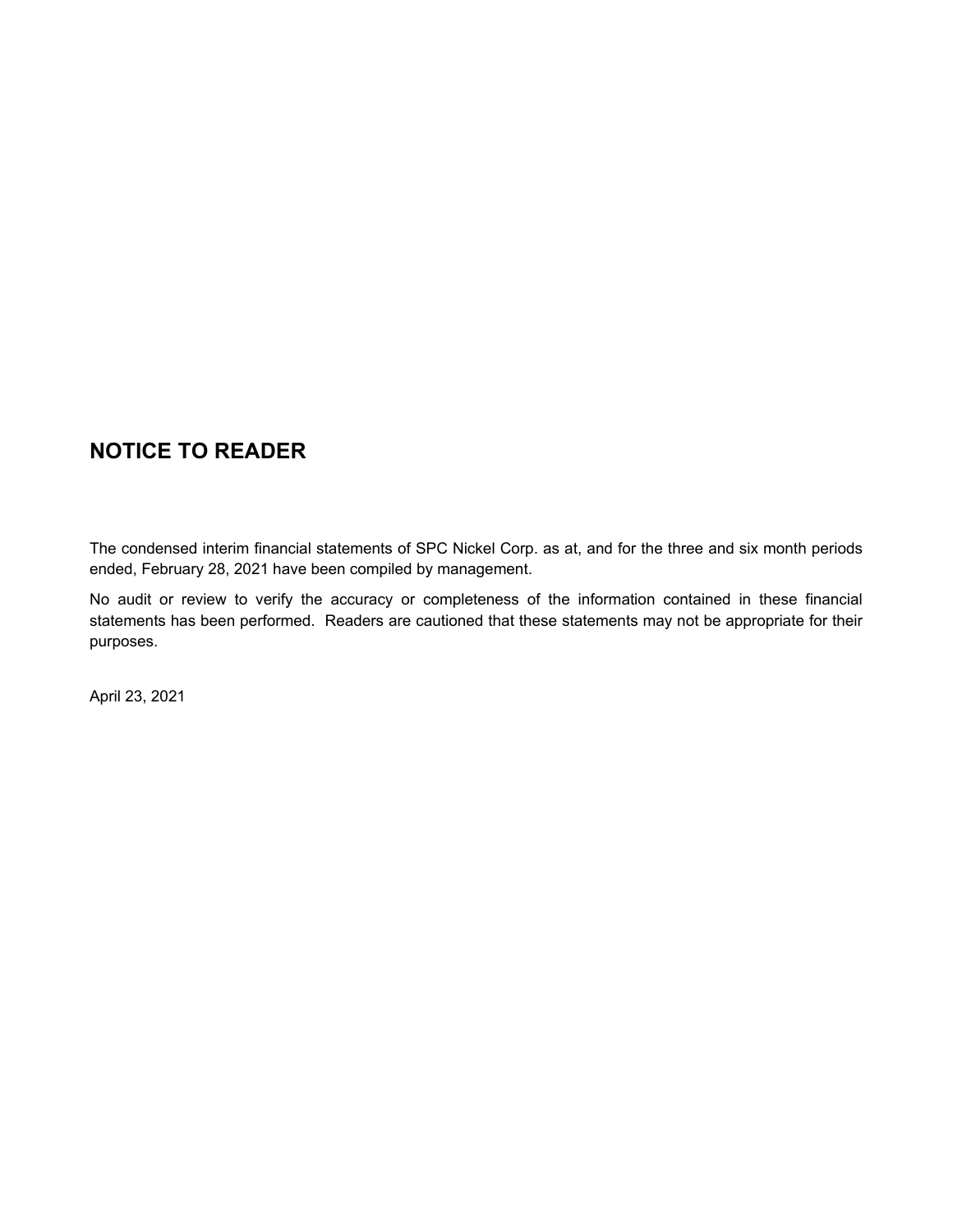Condensed Interim Statement of Financial Position February 28, 2021, with comparative figures as at August 31, 2020 (Unaudited) (Expressed in Canadian dollars)

|                                                   | February 2021   | August 2020   |
|---------------------------------------------------|-----------------|---------------|
| <b>Assets</b>                                     |                 |               |
| Current assets:                                   |                 |               |
| Cash                                              | \$<br>8,273,556 | 1,783,513     |
| Accounts receivable                               | 36,377          | 20,711        |
| Prepaid expense                                   | 72,746          | 8,129         |
| Restricted cash equivalents (Note 4)              | 20,510          | 15,429        |
| Total current assets                              | 8,403,189       | 1,827,782     |
| <b>Capital Assets</b>                             | 60,781          |               |
|                                                   | \$<br>8,463,970 | 1,827,782     |
| <b>Liabilities and Shareholder's Equity</b>       |                 |               |
| <b>Current liabilities:</b>                       |                 |               |
| Accounts payable and accrued liabilities (Note 6) | \$<br>463,656   | 144,732       |
| Flow through premium liability (Notes 5 and 10)   | 319,357         |               |
| <b>Total current liabilities</b>                  | 783,013         | 144,732       |
| Shareholders' equity:                             |                 |               |
| Share capital (Note 5)                            | 17,072,821      | 10,220,252    |
| Warrant reserve (Note 5)                          | 306,586         | 196,586       |
| Option reserve (Note 5)                           | 775,050         | 437,550       |
| <b>Deficit</b>                                    | (10, 473, 500)  | (9, 171, 338) |
| Total shareholders' equity                        | 7,680,957       | 1,683,050     |
|                                                   | \$<br>8,463,970 | 1,827,782     |

The accompanying notes are an integral part of these condensed interim financial statements.

Going concern (Note 2) Commitments (Note 7 and 10) Subsequent event (Note 11)

Approved on behalf of the Board: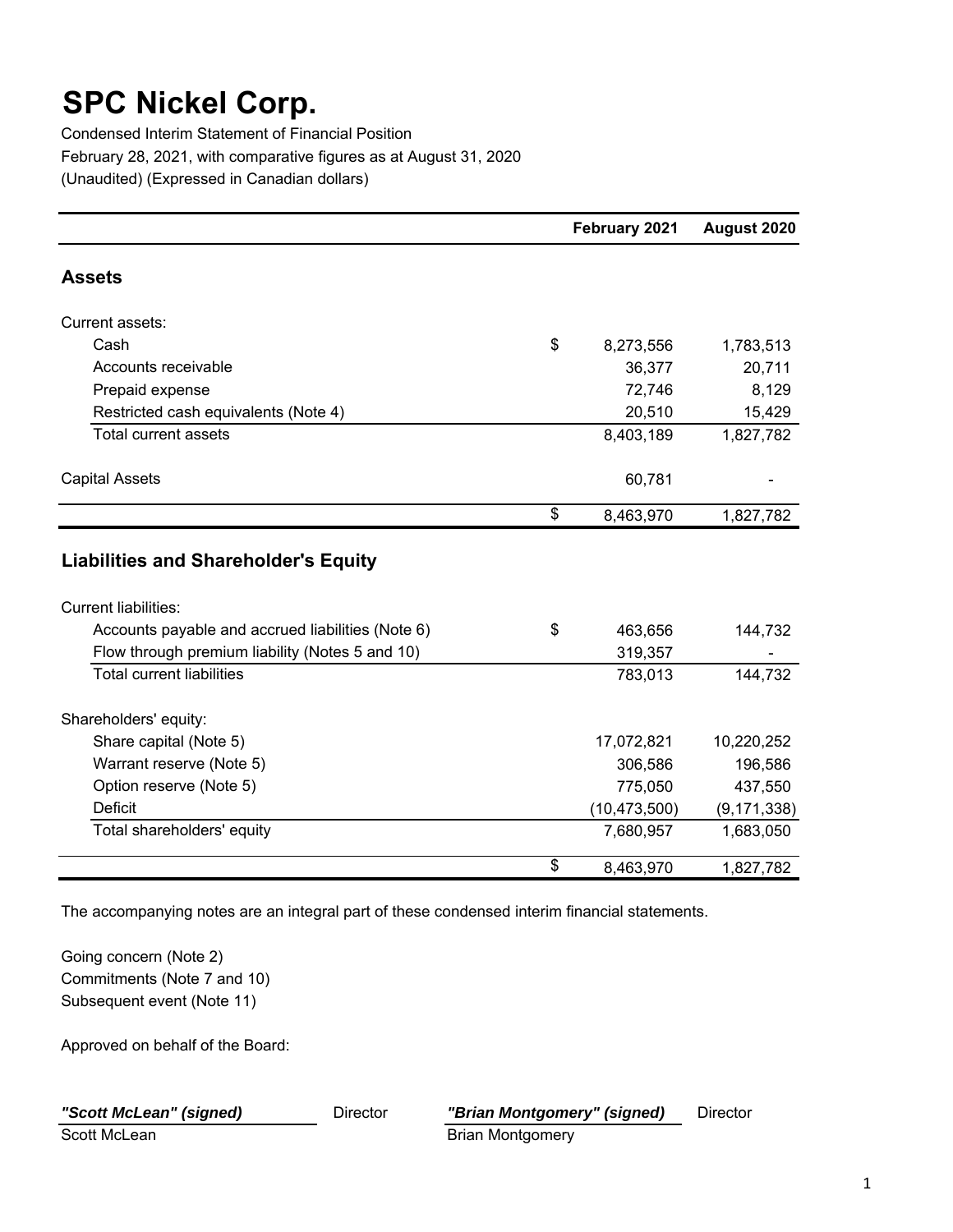Condensed Interim Statements of Loss and Comprehensive Loss

Three and six months ended February 28, 2021

with comparative figures for the three and six months ended February 29, 2020

(Unaudited) (Expressed in Canadian dollars)

|                                                         | <b>Three months</b> | Three months | <b>Six months</b> | <b>Six months</b> |
|---------------------------------------------------------|---------------------|--------------|-------------------|-------------------|
|                                                         | ended               | ended        | ended             | ended             |
|                                                         | February 28         | February 29  | February 28       | February 29       |
|                                                         | 2021                | 2020         | 2021              | 2020              |
| <b>Expenses</b>                                         |                     |              |                   |                   |
| Share Based Compensation (Note 5(c))<br>\$              |                     |              | 337,500           |                   |
| Property acquisition and holding costs                  | 411,140             | 69,284       | 414,449           | 69,571            |
| Exploration and evaluation expenditures (Note 7)        | 66,417              | 37,462       | 225,313           | 716,854           |
| <b>Office and General</b>                               | 92,690              | 29,928       | 118,023           | 48,258            |
| Consultants                                             | 56,500              | 15,660       | 93,640            | 15,660            |
| <b>Professional Fees</b>                                | 53,122              | 36,717       | 74,986            | 47,300            |
| Marketing and investor relations                        | 25,179              | 300          | 31,110            | 924               |
| Depreciation                                            | 7,226               |              | 7,226             |                   |
|                                                         | 712,274             | 189,351      | 1,302,247         | 898,567           |
| Other income                                            |                     |              |                   |                   |
| Flow through premium (Note 10)                          |                     |              |                   | 196,500           |
| Interest income                                         | 17                  | 94           | 85                | 189               |
|                                                         | 17                  | 94           | 85                | 196,689           |
| Net loss and comprehensive loss for the period          | 712,257             | 189,257      | 1,302,162         | 701,878           |
|                                                         |                     |              |                   |                   |
| \$<br>Loss per share                                    | 0.01                |              | 0.02              | 0.01              |
|                                                         |                     |              |                   |                   |
| Weighted average shares outstanding (basic and diluted) | 73,911,449          | 50,761,515   | 69,110,101        | 50,761,515        |

The accompanying notes are an integral part of these condensed interim financial statements.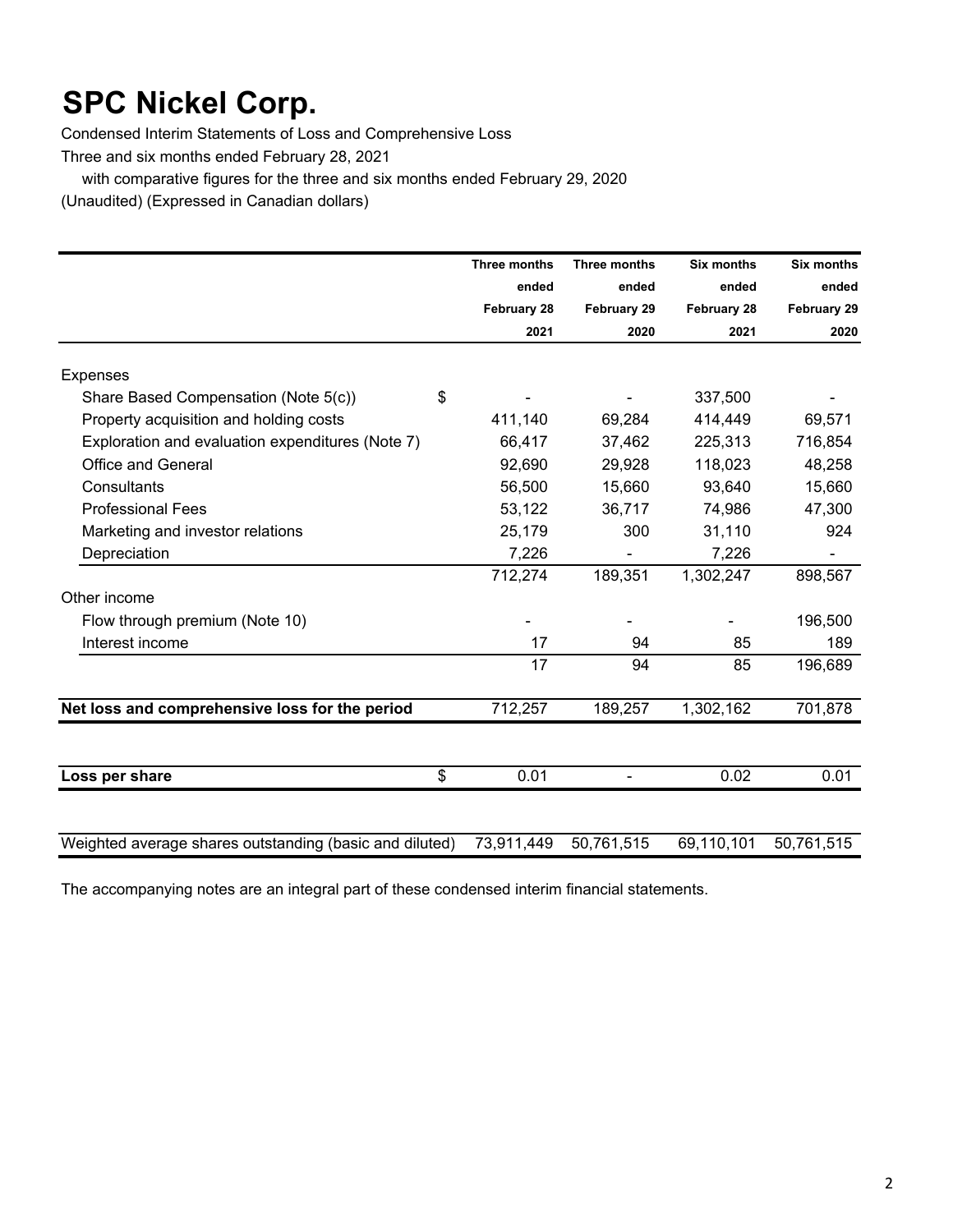Condensed Interim Statements of Changes in Shareholders' Equity For the six month period ended February 28, 2021,

with comparative figures for the six months ended February 29, 2020

(Unaudited) (Expressed in Canadian dollars)

|                                                 | <b>Number</b><br>of shares | Share<br>Capital |         | <b>Warrants Contributed</b><br><b>Surplus</b> | <b>Deficit</b>            | Total                 |
|-------------------------------------------------|----------------------------|------------------|---------|-----------------------------------------------|---------------------------|-----------------------|
| Balance, August 31, 2019<br>Loss for the period | 50,761,515                 | 8.248.435        | 113.253 | 437.550                                       | (8,238,912)<br>(701, 878) | 560,326<br>(701, 878) |
| Balance, February 29, 2020                      | 50,761,515                 | 8,248,435        | 113.253 | 437,550                                       | (8,940,790)               | (141,552)             |

|                                  | <b>Number</b><br>of shares | <b>Share</b><br>Capital | Warrants | Contributed<br><b>Surplus</b> | <b>Deficit</b> | <b>Total</b> |
|----------------------------------|----------------------------|-------------------------|----------|-------------------------------|----------------|--------------|
| Balance, August 31, 2020         | 64,361,515                 | 10,220,252              | 196,586  | 437,550                       | (9, 171, 338)  | 1,683,050    |
| Loss for the period              |                            |                         |          |                               | (1,302,162)    | (1,302,162)  |
| Issuance of warrants (Note 5(d)) |                            |                         | 110,000  |                               |                | 110,000      |
| Stock-based compensation         |                            |                         |          | 337,500                       |                | 337,500      |
| Issuance of shares (Note 5(b))   | 37,769,010                 | 6,852,569               | ۰        |                               |                | 6,852,569    |
| Balance, February 28, 2021       | 102,130,525                | 17,072,821<br>S         | 306,586  | 775.050                       | (10,473,500)   | 7,680,957    |

The accompanying notes are an integral part of these condensed interim financial statements.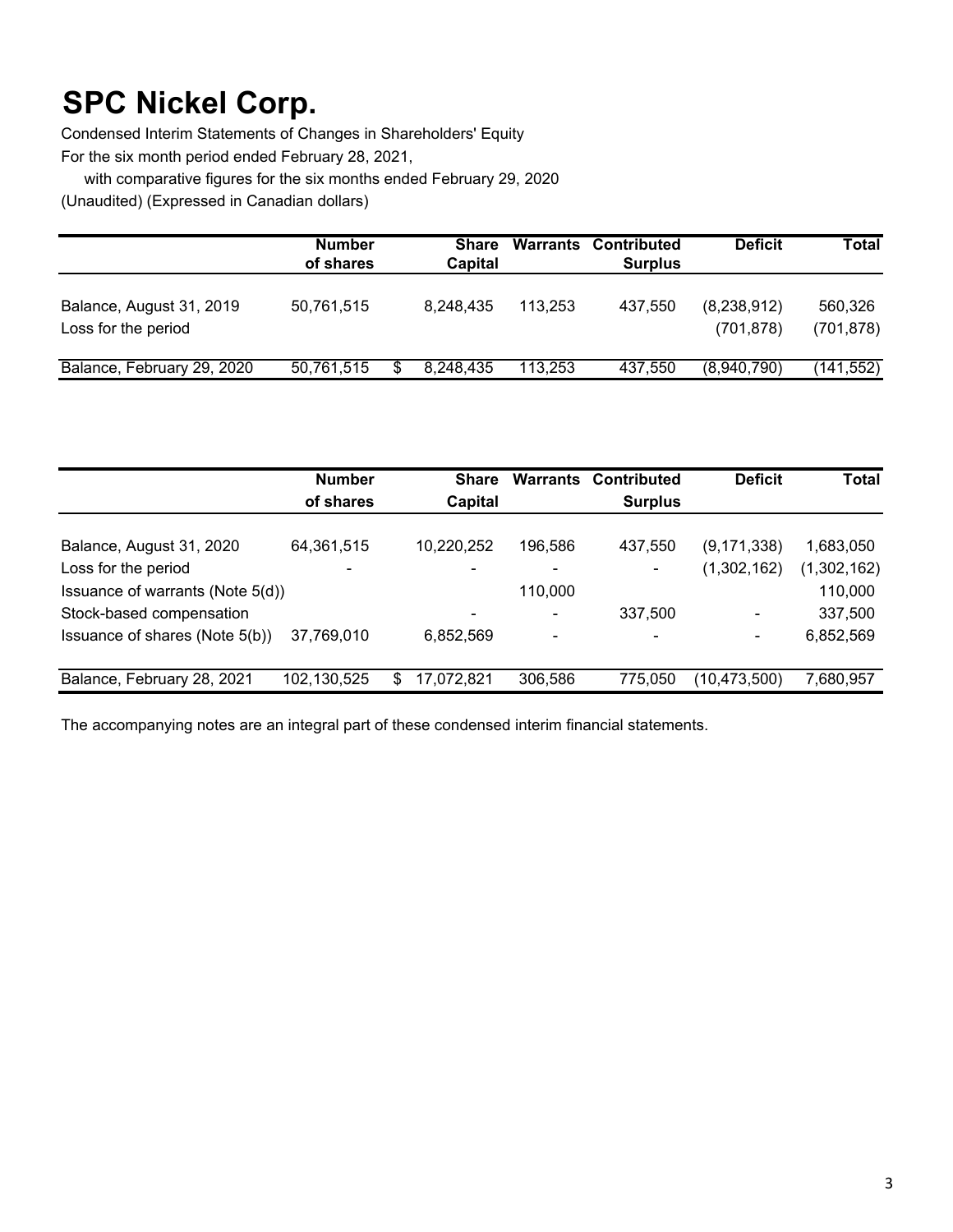Condensed Interim Statements of Cash Flows

Three and six months ended February 28, 2021

with comparative figures for the three and six months ended February 29, 2020

(Unaudited) (Expressed in Canadian dollars)

|                                                       | Three months<br>ended<br><b>February 28</b> | Three months<br>ended<br><b>February 29</b> | <b>Six months</b><br>ended<br>February 28 | <b>Six months</b><br>ended<br><b>February 29</b> |
|-------------------------------------------------------|---------------------------------------------|---------------------------------------------|-------------------------------------------|--------------------------------------------------|
|                                                       | 2021                                        | 2020                                        | 2021                                      | 2020                                             |
| Cash flows from (used in) operating activities:       |                                             |                                             |                                           |                                                  |
| \$<br>Net loss for the period                         | (712, 257)                                  | (189, 257)                                  | (1,302,162)                               | (701, 878)                                       |
| Adjustments for:                                      |                                             |                                             |                                           |                                                  |
| Stock-based compensation (Note 5(c))                  |                                             |                                             | 337,500                                   |                                                  |
| Warrants issued for property acquisition              | 110,000                                     |                                             | 110,000                                   |                                                  |
| Reduction of flow-through premium liability (Note 10) |                                             |                                             |                                           | (196, 500)                                       |
|                                                       | (602, 257)                                  | (189, 257)                                  | (854, 662)                                | (898, 378)                                       |
| Changes in non-cash working capital:                  |                                             |                                             |                                           |                                                  |
| Prepaid expenses and other sundry assets              | (68, 510)                                   | (8,801)                                     | (64, 617)                                 | (6, 128)                                         |
| Accounts receivable                                   | (22, 253)                                   | (8, 197)                                    | (15,666)                                  | (82, 443)                                        |
| Restricted cash                                       | (5,014)                                     | (76)                                        | (5,081)                                   | (76)                                             |
| Accounts payable and accrued liabilities              | 249,001                                     | 16,595                                      | 318,924                                   | 147,053                                          |
|                                                       | (449, 033)                                  | (189, 736)                                  | (621, 102)                                | (839, 972)                                       |
| Cash flows from (used in) financing activies:         |                                             |                                             |                                           |                                                  |
| Issuance of share capital                             | 7,171,926                                   |                                             | 7,171,926                                 |                                                  |
| Subscription receipts previously received             | (951, 749)                                  |                                             |                                           |                                                  |
|                                                       | 6,220,177                                   |                                             | 7,171,926                                 |                                                  |
| Cash flows used in investing activities:              |                                             |                                             |                                           |                                                  |
| Purchase of capital assets                            | (60, 781)                                   |                                             | (60, 781)                                 |                                                  |
|                                                       | (60, 781)                                   |                                             | (60, 781)                                 |                                                  |
| Net increase (decrease) in cash and cash equivalents  | 5,710,363                                   | (189, 736)                                  | 6,490,043                                 | (839, 972)                                       |
| Cash and cash equivalents, beginning of period        | 2,563,193                                   | 193,889                                     | 1,783,513                                 | 844,125                                          |
| Cash and cash equivalents, end of period<br>\$        | 8,273,556                                   | 4,153                                       | 8,273,556                                 | 4,153                                            |

The accompanying notes are an integral part of these condensed interim financial statements.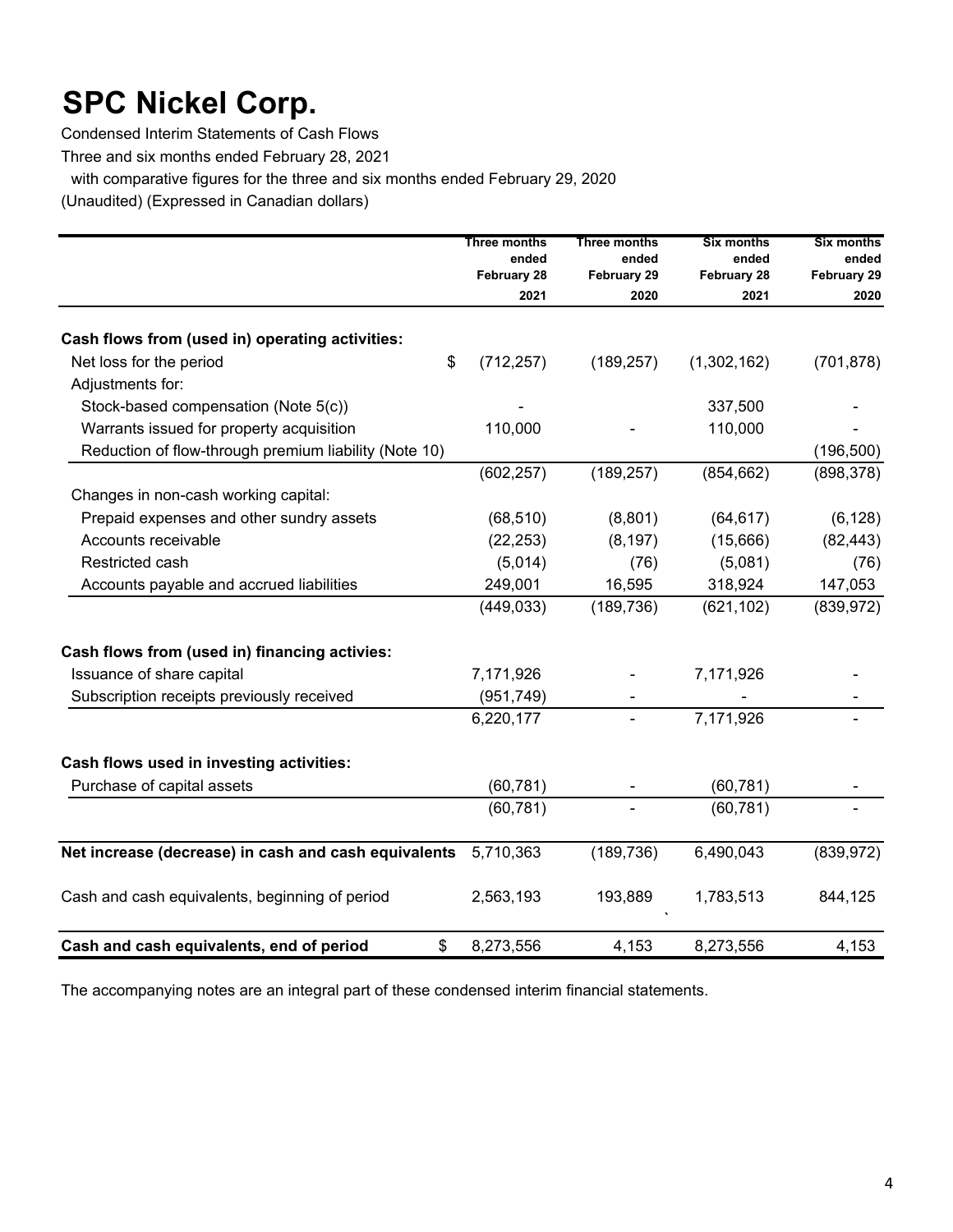#### **1. Nature of Operations**

SPC Nickel Corp. (formerly Sudbury Platinum Corporation) ("SPC" or the "Company"), is a junior mining exploration company engaged in the acquisition, exploration and development of mineral properties located in Canada. The Company's registered office is 100 King Street West, 1 First Canadian Place, Suite 6200, Toronto, Ontario, M5X 1B8.

#### **2. Going Concern**

These financial statements have been prepared using accounting policies applicable to a going concern, which contemplate the realization of assets and settlement of liabilities in the normal course of business as they become due. The business of mining and exploring for minerals involves a high degree of risk and there can be no assurance that current exploration programmes will result in profitable mining operations. The Company's continued existence is dependent upon the preservation of its interests in the underlying properties, the discovery of economically recoverable reserves and the achievement of the Company's ability to dispose of its interests on an advantageous basis.

Although the Company has taken steps to verify title to the properties on which it is conducting exploration and in which it has an interest in accordance with industry standards to the current stage of exploration of such properties, these procedures do not guarantee the Company's title. Property title may be subject to government licensing requirements or regulations, unregistered prior agreements, unregistered claims, aboriginal claims, and non-compliance with regulatory requirements. The Company's property interests may also be subject to increases in taxes and royalties, renegotiation of contracts, currency exchange fluctuations and restrictions and political uncertainty.

These financial statements have been prepared in accordance with International Financial Reporting Standards ("IFRS") applicable to a going concern. Accordingly, they do not give effect to adjustments that would be necessary should the Company be unable to continue as a going concern and therefore be required to realize its assets and discharge its liabilities and commitments in other than the normal course of business and at amounts different from those presented in these financial statements. Such adjustments could be material.

The Company in part, raises capital for working capital and exploration and development of its properties. Because of continuing operating losses, the Company's continuance as a going concern is dependent on its ability to obtain adequate financing and to reach profitable levels of operation. It is not possible to predict whether financing efforts will be successful or if the Company will attain profitable levels of operation.

The Company has not yet realized profitable operations and has incurred significant losses to date resulting in a cumulative deficit of \$10,473,500 as at February 28, 2021 (August 31, 2020 - \$9,171,338). The Company's continued existence is dependent upon the achievement of profitable operations or the ability of the Company to raise alternative financing, if necessary. While the Company has been successful in securing financing in the past, there is no assurance that it will be able to do so in the future. These conditions indicate the existence of material uncertainties that cast significant doubt about the Company's ability to continue as a going concern.

The global outbreak of COVID-19 (coronavirus) has had a significant impact on businesses through restrictions put in place by the Canadian government regarding travel, business operations and isolations/quarantine orders. At this time, it is unknown the extent of the impact the COVID-19 outbreak may have on the Company as this will depend on future developments that are highly uncertain and that cannot be predicted with confidence. These uncertainties arise from the inability to predict the ultimate geographic spread of the disease and the duration of the outbreak, including the duration of travel restrictions, business closures or disruptions and quarantine/isolation measures that are currently, or may be put, in place by Canada and other countries to fight the virus. While the extent of the impact is unknown, we anticipate that this outbreak may cause supply chain disruptions, staff shortages and increased government regulations, all of which may negatively impact the Company's business and financial condition.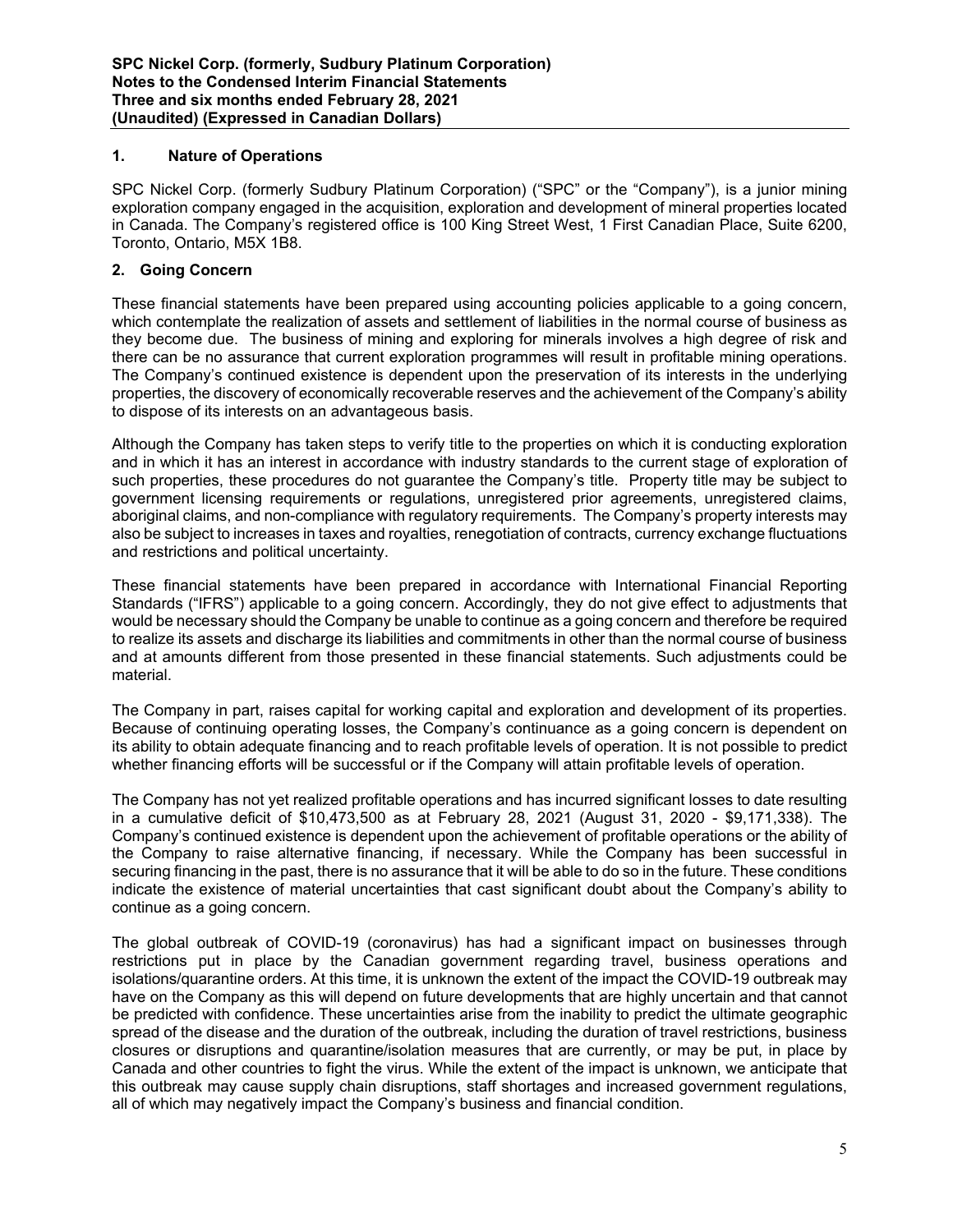#### **3. Summary of Significant Accounting Policies**

#### *Statement of Compliance*

These interim financial statements have been prepared in accordance with International Accounting Standard 34, ("IAS 34"), Interim Financial Reporting. These interim financial statements do not conform in all respects to the requirements of International Financial Reporting Standards ("IFRS") as issued by the International Accounting Standards Board ("IASB") for annual financial statements. Accordingly, these interim financial statements should be read in conjunction with the Company's August 31, 2020 financial statements.

These interim financial statements were approved by the Board of Directors of the Company on April 23, 2021.

The policies set in the Company's annual financial statements for the year ended August 31, 2020 were consistently applied to all the periods presented unless otherwise noted below. Certain disclosures included in the annual financial statements have been condensed or omitted.

#### *Basis of Measurement and Presentation*

These financial statements have been prepared on a historical cost basis, except for certain financial assets which are carried at fair value. In addition, these financial statements have been prepared using the accrual basis of accounting, except for cash flow information.

The preparation of financial statements in compliance with IFRS requires management to make certain critical accounting estimates. It also requires management to exercise judgment in applying the Company's accounting policies.

*Contingencies* 

See Note 10.

#### *Critical Accounting Estimates and Judgments*

The preparation of financial statements in conformity with IFRS requires management to make estimates and assumptions that affect the reported amounts of assets and liabilities and disclosure of contingent assets and liabilities at the date of the financial statements and the reported amounts of revenues and expenses during the reporting period. Estimates and judgments are continually evaluated based on historical experience and other factors, including expectations of future events that are believed to be reasonable under the circumstances. In the future, actual experience may differ from these estimates and assumptions.

The effect of a change in an accounting estimate is recognized prospectively by including it in comprehensive loss in the year of the change, if the change affects that year only, or in the year of the change and future years, if the change affects both.

The areas which require management to make significant judgments, estimates and assumptions in determining carrying values include, but are not limited to:

#### Income, Value Added, Withholding and Other Taxes

The Company is subject to income, value added, withholding and other taxes. Significant judgment is required in determining the Company's provisions for taxes. There are many transactions and calculations for which the ultimate tax determination is uncertain during the ordinary course of business. The Company recognizes liabilities for anticipated tax audit issues based on estimates of whether additional taxes will be due. The determination of the Company's income, value added, withholding and other tax liabilities requires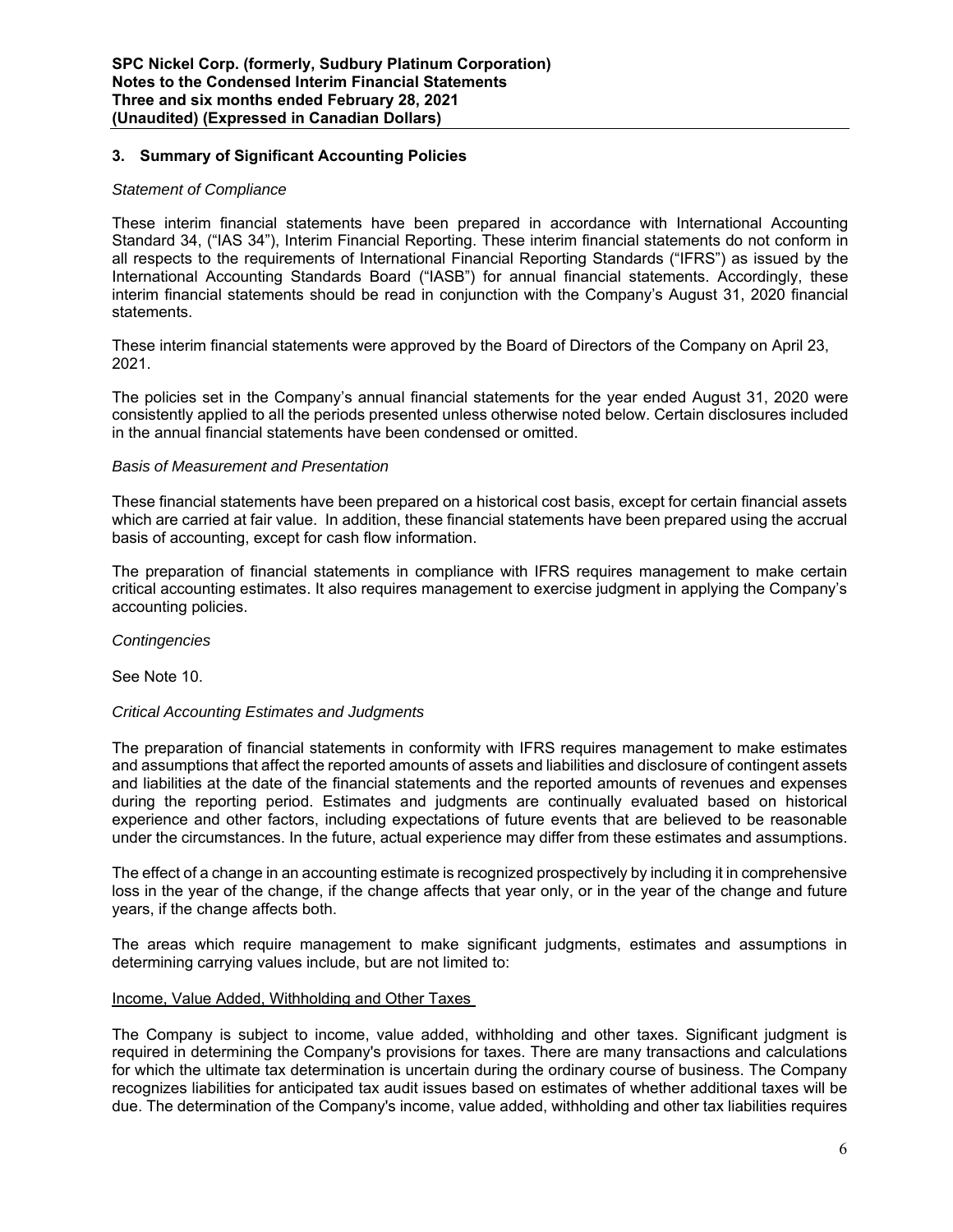#### **3. Summary of Significant Accounting Policies - Continued**

#### *Critical Accounting Estimates and Judgments – continued*

#### Income, Value Added, Withholding and Other Taxes - continued

interpretation of complex laws and regulations. The Company is also subject to tax regulations as they relate to flow-through financing arrangements. The Company's interpretation of taxation law as applied to transactions and activities may not coincide with the interpretation of the tax authorities. All tax related filings are subject to government audit and potential reassessment subsequent to the financial statement reporting period. Where the final tax outcome of these matters is different from the amounts that were initially recorded, such differences will impact the tax related accruals and deferred income tax provisions in the period in which such determination is made.

#### Share-Based Payments

Management determines costs for share-based payments using market-based valuation techniques. The fair value of the market-based and performance-based share awards are determined at the date of grant using generally accepted valuation techniques. Assumptions are made and judgment used in applying valuation techniques. These assumptions and judgments include estimating the future volatility of the stock price, expected dividend yield, future employee turnover rates and future employee stock option exercise behaviors and corporate performance. Such judgments and assumptions are inherently uncertain. Changes in these assumptions affect the fair value estimates. The expected volatility assumptions for the Company's option and warrant grants are based on comparable public companies.

#### New standards adopted and interpretations

IAS 1 – Presentation of Financial Statements ("IAS 1") and IAS 8 – Accounting Policies, Changes in Accounting Estimates and Errors ("IAS 8") were amended in October 2018 to refine the definition of materiality and clarify its characteristics. The revised definition focuses on the idea that information is material if omitting, misstating or obscuring such information could reasonably be expected to influence decisions that the primary users of general-purpose financial statements make on the basis of those financial statements. There was no material impact to the Company on adoption on September 1, 2020.

IFRS 3 – Business Combinations ("IFRS 3") was amended in October 2018 to clarify the definition of a business. This amended definition states that a business must include inputs and a process and clarified that the process must be substantive, and the inputs and process must together significantly contribute to operating outputs. In addition it narrows the definitions of a business by focusing the definition of outputs on goods and services provided to customers and other income from ordinary activities, rather than on providing dividends or other economic benefits directly to investors or lowering costs and added a test that makes it easier to conclude that a company has acquired a group of assets, rather than a business, if the value of the assets acquired is substantially all concentrated in a single asset or group of similar assets. There was no material impact to the Company on adoption on September 1, 2020.

#### New standards not yet adopted, and interpretations issued but not yet effective

Certain pronouncements were issued by the IASB or the IFRIC that are mandatory for accounting periods commencing on or after September 1, 2021. Many are not applicable or do not have a significant impact to the Company and have been excluded. The following have not yet been adopted and are being evaluated to determine their impact on the Company.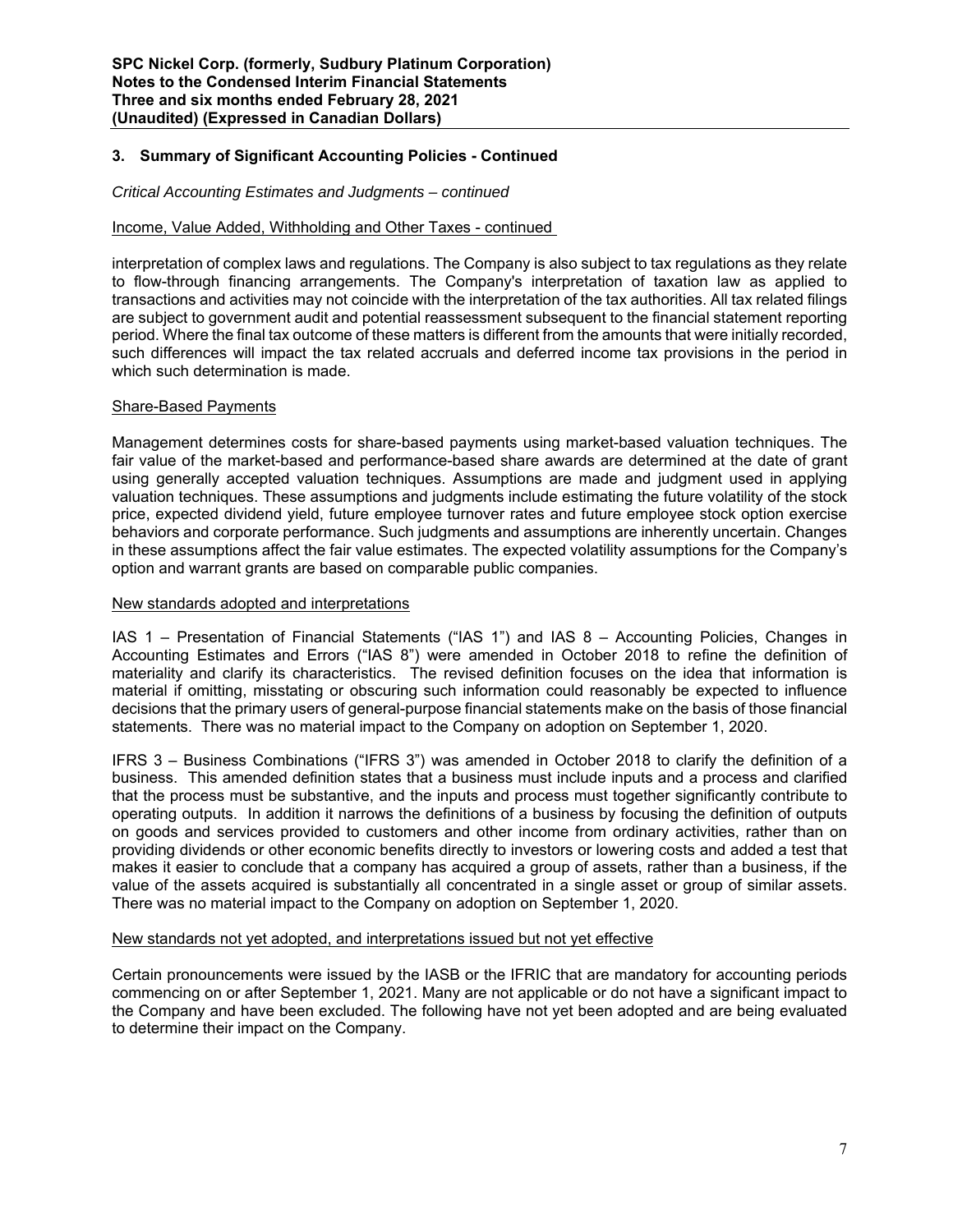#### **3. Summary of Significant Accounting Policies - Continued**

#### *Critical Accounting Estimates and Judgments – continued*

IFRS 10 – Consolidated Financial Statements ("IFRS 10") and IAS 28 – Investments in Associates and Joint Ventures ("IAS 28") were amended in September 2014 to address a conflict between the requirements of IAS 28 and IFRS 10 and clarify that in a transaction involving an associate or joint venture, the extent of gain or loss recognition depends on whether the assets sold or contributed constitute a business. The effective date of these amendments is yet to be determined; however early adoption is permitted.

IAS 1 – Presentation of Financial Statements ("IAS 1") was amended in January 2020 to provide a more general approach to the classification of liabilities under IAS 1 based on the contractual arrangements in place at the reporting date. The amendments clarify that the classification of liabilities as current or noncurrent is based solely on a company's right to defer settlement at the reporting date. The right needs to be unconditional and must have substance. The amendments also clarify that the transfer of a company's own equity instruments is regarded as settlement of a liability, unless it results from the exercise of a conversion option meeting the definition of an equity instrument. The amendments are effective for annual periods beginning on January 1, 2023.

IAS 37 – Provisions, Contingent Liabilities, and Contingent Assets ("IAS 37") was amended. The amendments clarify that when assessing if a contract is onerous, the cost of fulfilling the contract includes all costs that relate directly to the contract – i.e., a full-cost approach. Such costs include both the incremental costs of the contract (i.e., costs a company would avoid if it did not have the contract) and an allocation of other direct costs incurred on activities required to fulfill the contract – e.g., contract management and supervision, or depreciation of equipment used in fulfilling the contract. The amendments are effective for annual periods beginning on January 1, 2022.

IFRS 3 – Business Combinations ("IFRS 3") was amended. The amendments introduce new exceptions to the recognition and measurement principles in IFRS 3 to ensure that the update in references to the revised conceptual framework does not change which assets and liabilities qualify for recognition in a business combination. An acquirer should apply the definition of a liability in IAS 37 – rather than the definition in the Conceptual Framework – to determine whether a present obligation exists at the acquisition date as a result of past events. For a levy in the scope of IFRIC 21, the acquirer should apply the criteria in IFRIC 21 to determine whether the obligating event that gives rise to a liability to pay the levy has occurred by the acquisition date. In addition, the amendments clarify that the acquirer should not recognize a contingent asset at the acquisition date. The amendments are effective for annual periods beginning on January 1, 2022.

IAS 16 – Property, Plant and Equipment ("IAS 16") was amended. The amendments introduce new guidance, such that the proceeds from selling items before the related property, plant and equipment is available for its intended use can no longer be deducted from the cost. Instead, such proceeds are to be recognized in profit or loss, together with the costs of producing those items. The amendments are effective for annual periods beginning on January 1, 2022.

#### **4. Restricted Cash Equivalents**

As at February 28, 2021, the Company held guaranteed investment certificates in the aggregate amount of \$20,510 (August 31, 2020 - \$15,429) as security for its corporate credit cards.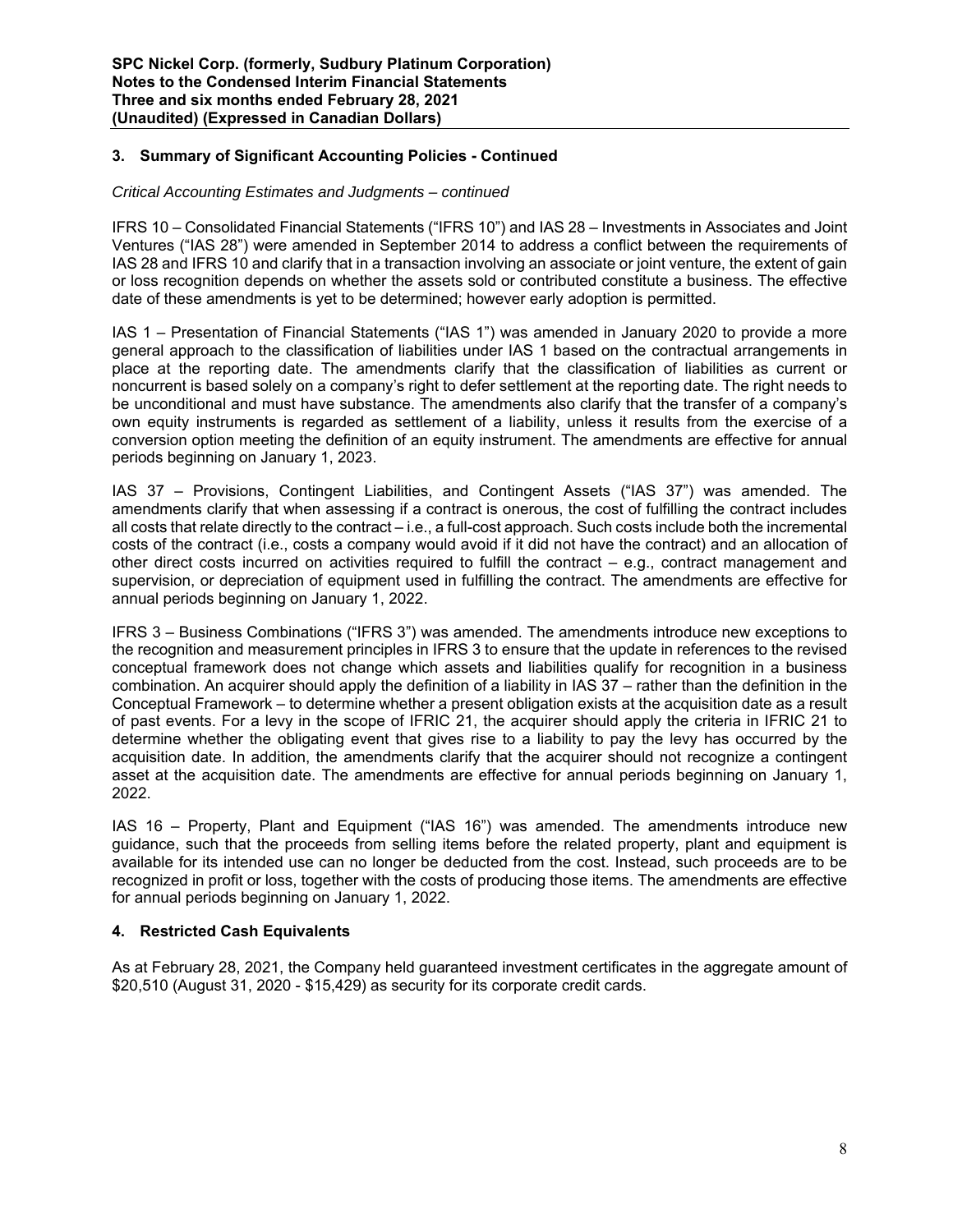#### **5. Share Capital**

#### **a) Authorized**

An unlimited number of common shares with no par value.

An unlimited number of preferred shares, non-voting, non-participating, retractable, redeemable.

#### **b) Transactions**

(i) Six-month period ended February 28, 2021

On December 2, 2020, the Company completed a flow-through share financing, issuing 7,983,917 flowthrough common shares of the Company for gross proceeds of \$1,916,140, as well as a special warrant financing, issuing 29,535,093 special warrants of the Company for additional gross proceeds of \$5,907,019. The Company paid \$403,064 in finders fees and issued 1,927,985 compensation warrants exercisable into common shares at a price of \$0.24 per compensation warrant for a period of three years in connections with these financings. The Company also issued an additional 250,000 special warrants as an advisory fee during the six month period ended February 28, 2021. On February 24, 2021, the Company became a reporting issuer and, as a result, the 29,785,093 special warrants of the Company converted, for no additional consideration, into 29,785,093 common shares of the Company. As the flow-through common shares were issued at a premium in recognition of the tax benefits accruing to subscribers, the Company recognized a flow-through premium liability of \$319,357 in connection with the flow through financing. See note 10.

(ii) Six-month period ended February 29, 2020

There were no share capital transactions completed during the six-month period ended February 29, 2020.

#### **c) Stock Options**

The Company has a stock option plan (the "Plan") for its directors, officers, consultants and key employees under which the Company may grant options to acquire a maximum number of 10% of the total issued and outstanding common shares of the Company. These options are non-transferrable and are valid for a maximum of 5 years from the date of issue. Vesting terms and conditions are determined by the Board of Directors at the time of the grant. The exercise price of the options is fixed by the Board of Directors of the Company at the time of the grant at the market price of the common shares. Expected volatility has been determined using the share price of the comparable companies for the period equivalent to the life of the options prior to grant date.

On October 21, 2020, the Company granted 2,250,000 incentive stock options to directors, management and employees of the Company, exercisable at \$0.16 per share for a period of 5 years. The grant date fair value of \$0.15 per option was estimated using the Black-Scholes option pricing model based on the following assumptions: expected life of 5 years, expected volatility of 160% based on comparative companies for an equivalent period, expected dividend yield of 0%, and a risk-free interest rate of 0.05%. The options vested immediately. Directors and officers of the Company received 2,150,000 of the granted options for a grant date fair value of \$322,500.

At February 28, 2021, the following options were outstanding and available to be exercised:

|                   |               | Exercise |                   | Remaining | <b>Grant Date</b> |
|-------------------|---------------|----------|-------------------|-----------|-------------------|
| <b>Grant Date</b> | <b>Number</b> | Price    | Expiration        | Years     | Fair Value        |
| March 30, 2016    | 775,000       | \$0.30   | March 30, 2021    | 0.08      | \$0.27            |
| April 10, 2017    | 775,000       | \$0.20   | April 10, 2022    | 1.11      | \$0.18            |
| December 12, 2018 | 740,000       | \$0.20   | December 12, 2023 | 2.79      | \$0.12            |
| October 21, 2020  | 2,250,000     | \$0.16   | October 21, 2025  | 4.65      | \$0.15            |
|                   | 4,540,000     | \$0.20   |                   | 2.96      | \$0.17            |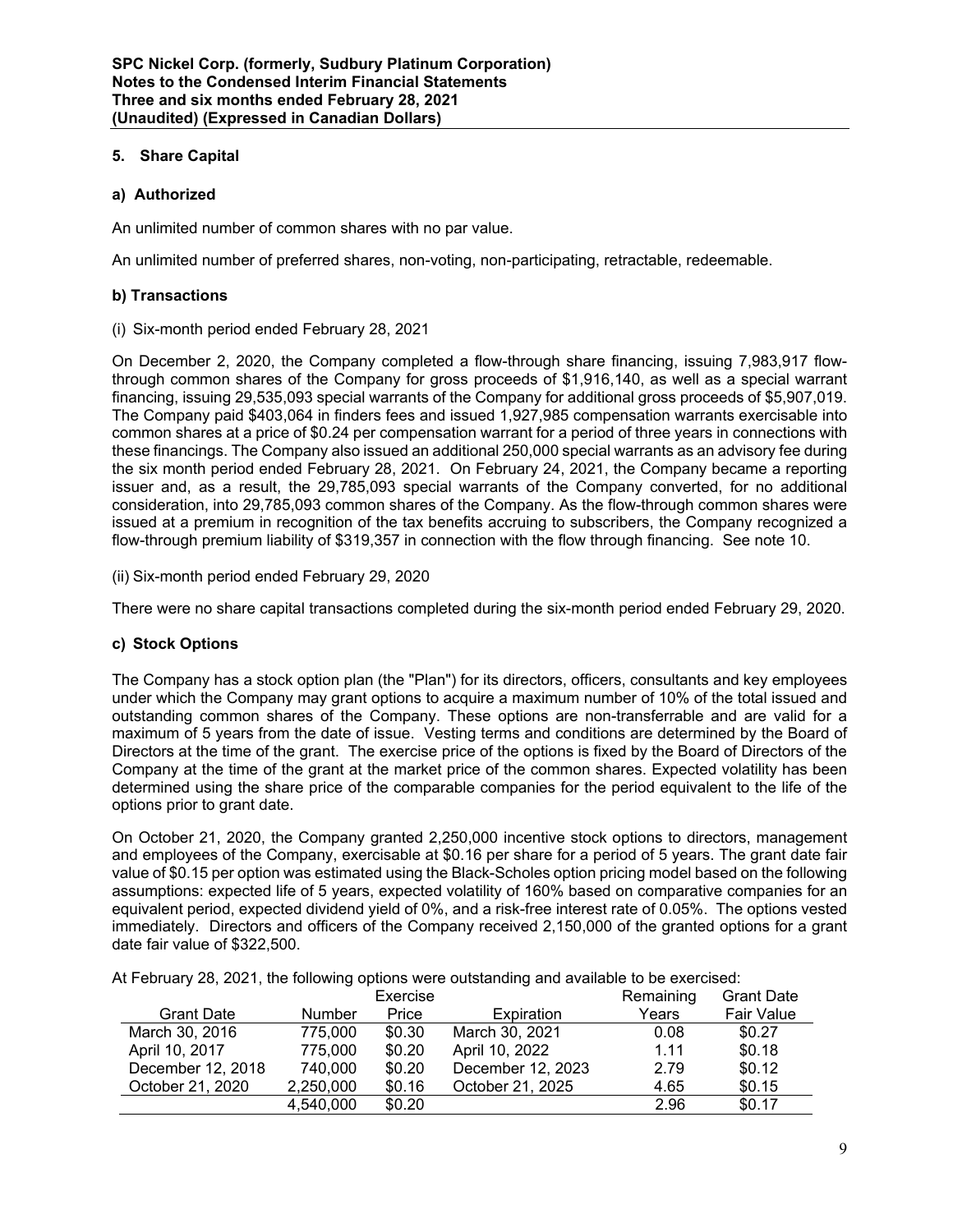#### **5. Share Capital - Continued**

#### **c) Stock Options - Continued**

A summary of stock option activity during the period is as follows:

|                                 | Number of                  | <b>Weighted Average</b> |
|---------------------------------|----------------------------|-------------------------|
|                                 | <b>Options Outstanding</b> | <b>Exercise Price</b>   |
| Outstanding - August 31, 2020   | 4.540.000                  | \$0.20                  |
| Granted                         | 2,250,000                  | \$0.16                  |
| Outstanding - February 28, 2021 | 4,540,000                  | \$0.20                  |

#### **d) Warrants**

As at February 28, 2021, the Company had the following warrants outstanding:

|                   |               | <b>Exercise</b> |                   | Remaining | Grant<br><b>Date</b> |
|-------------------|---------------|-----------------|-------------------|-----------|----------------------|
| <b>Grant Date</b> | <b>Number</b> | <b>Price</b>    | <b>Expiration</b> | Years     | <b>Fair Value</b>    |
| June 22, 2018     | 2,316,820     | \$0.30          | June 22, 2022     | 1.31      | \$0.05               |
| August 19, 2020   | 510,975       | \$0.24          | August 19, 2023   | 2.47      | \$0.11               |
| August 21, 2020   | 246,000       | \$0.24          | August 21, 2023   | 2.48      | \$0.11               |
| December 11, 2020 | 1,000,000     | \$0.25          | December 11, 2021 | 0.78      | \$0.11               |
|                   | 4,074,395     | \$0.28          |                   | 1.40      | \$0.06               |

A summary of warrant activity during the period is as follows:

|                                 | Number of            | <b>Weighted Average</b> |
|---------------------------------|----------------------|-------------------------|
|                                 | Warrants Outstanding | <b>Exercise Price</b>   |
| Outstanding - August 31, 2020   | 3.074.395            | \$0.29                  |
| Issued for property acquisition | 1,000,000            | \$0.25                  |
| Outstanding - February 28, 2021 | 4.074.395            | \$0.28                  |

#### **6. Related Party Transactions**

In accordance with IAS 24, key management personnel are those having authority and responsibility for planning, directing and controlling the activities of the Company directly or indirectly, including any directors (executive and non-executive) of the Company.

The remuneration of directors and key management of the Company for the six-month periods ended February 28, 2021 and February 29, 2020 was as follows:

|                                                    | 2021      | 2020     |
|----------------------------------------------------|-----------|----------|
| Short term benefits – salaries and consulting fees | \$139.375 | \$85.955 |
| Stock based compensation                           | \$322,500 | -        |
|                                                    | \$461,875 | \$85.955 |

Short term benefits are included in office and general, consultant fees, and exploration and evaluation expenditures.

**Grant**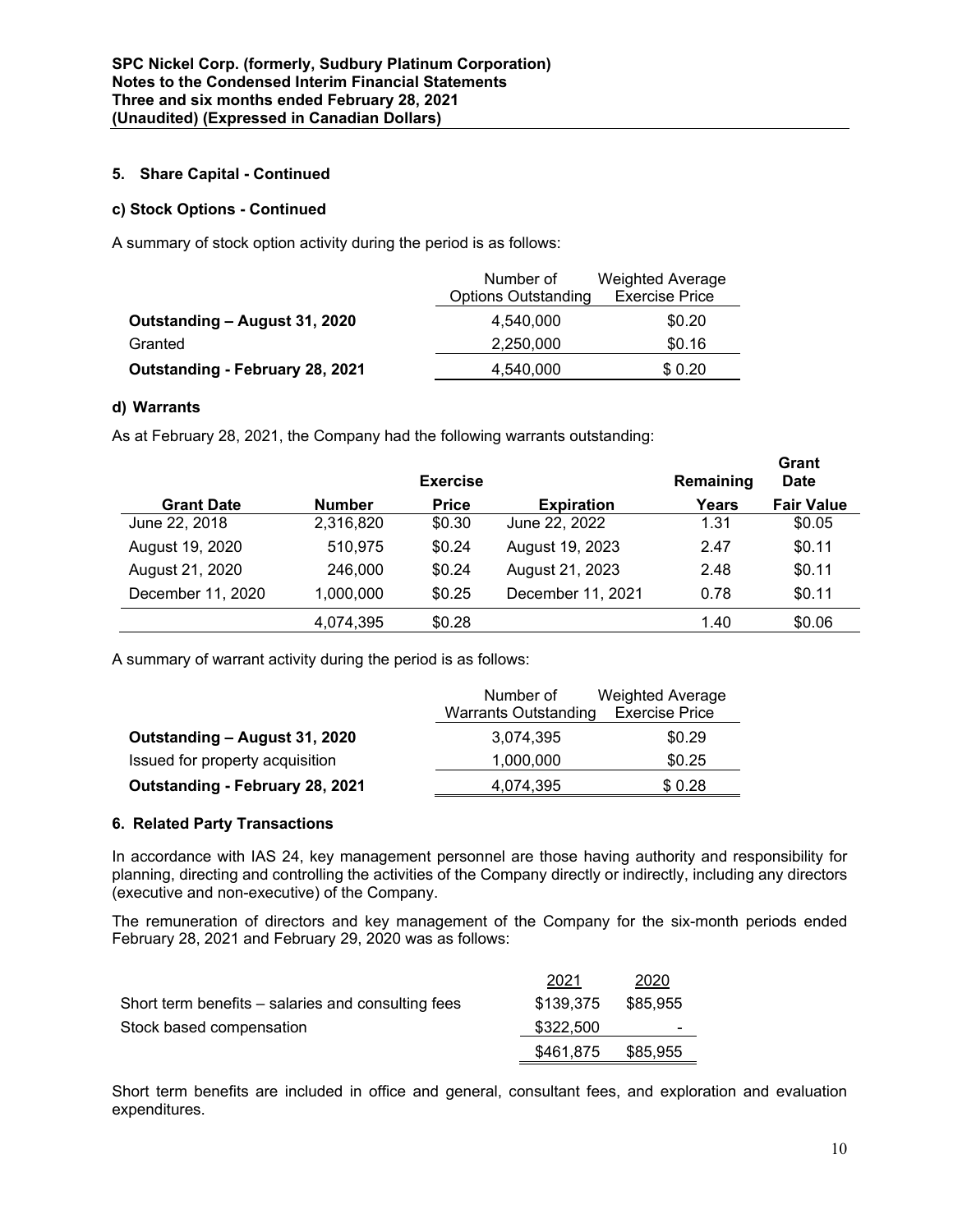#### **6. Related Party Transactions - Continued**

During the six-month period ended February 28, 2021, the Company also incurred cost reimbursements, management fees and exploration fees of \$70,061 (February 29, 2020 – 136,481) payable to Transition Metals Corp. ("TMC"). These amounts were charged pursuant to an agreement between the Company and Transition, whereby Transition charges a 10% fee on all exploration and/ or administrative expenditures (3% in respect of drilling expenditures) of the Company that were administered by Transition on behalf of the Company.

Included in accounts payable and accrued liabilities as at February 28, 2021 is \$37,174 (August 31, 2020 - \$2,200) owing to management and related companies. The amounts are unsecured, non-interest bearing, and are due on demand.

See also notes 5 and 7.

#### **7. Exploration Properties**

Exploration and evaluation expenditures, as well as acquisition costs, incurred on the Company's properties during the periods are as follows:

|                    | Six months ended |           |  |
|--------------------|------------------|-----------|--|
|                    | February         | February  |  |
|                    | 28, 2021         | 29, 2020  |  |
| Aer Kidd           | \$83,064         | \$763,325 |  |
| Owen Nickel        |                  | 968       |  |
| Lockerby East      | 366.864          | 3,667     |  |
| Janes              | 189,834          |           |  |
| Project generation |                  | 18,466    |  |
|                    | \$639,762        | \$786,426 |  |

#### **a) Aer Kidd Property**

On October 17, 2013, the Company entered into an assignment agreement to acquire 100% of an option and joint venture agreement in the Aer Kidd property from HTX Minerals Corp, a predecessor corporation of TMC, in exchange for 14,000,000 shares of SPC plus 5,000,000 contingently issuable bonus shares. TMC is a significant shareholder of the Company. The bonus shares were potentially payable upon achievement by SPC of the estimation of an inferred, indicated or measured resource on the property that is equal to 125,000,000 pounds of nickel equivalent metal, if such a resource estimate is made within four years of assignment or before \$5,000,000 of exploration costs has been incurred on the property. The right to earn 5,000,000 bonus shares has since expired.

On August 19, 2014, SPC purchased a 100% interest in the mineral rights of the Aer-Kidd project from CaNickel Mining Company Limited ("CML") for a cash payment of \$1,250,000. Consequently, the aforementioned underlying assigned option and joint venture agreement was terminated.

The property remains subject to a pre-existing underlying agreement that provides a 3% NSR royalty to a previous owner, of which one half of the NSR royalty can be purchased for \$1,250,000. The underlying royalty arrangement includes advanced royalty bi-annual payments of \$50,000, which are deductible from future production royalties.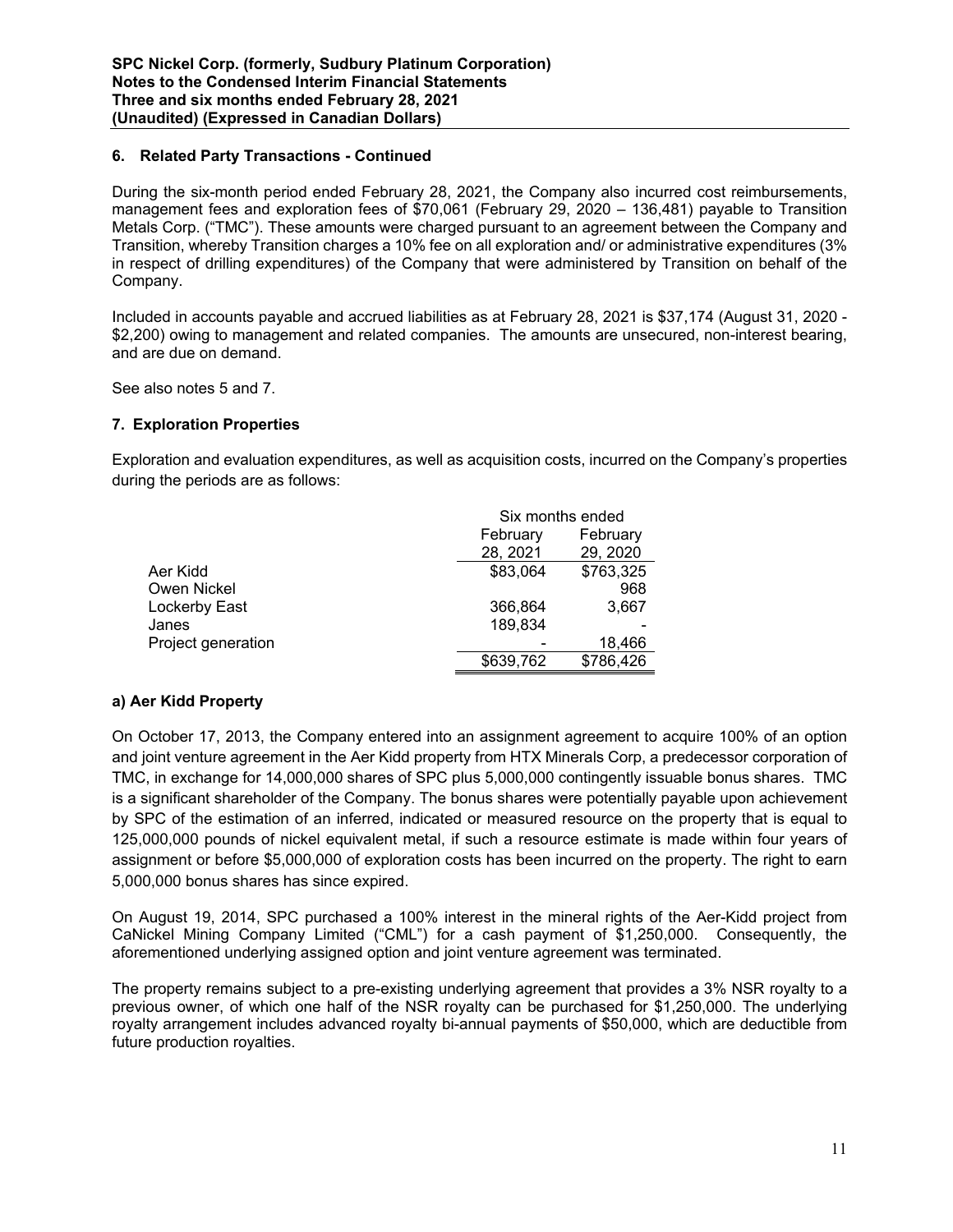#### **7. Exploration Properties - Continued**

#### **a) Aer Kidd Property - Continued**

SPC also has the option to purchase 100% of the property surface rights from the City of Greater Sudbury at any time prior to December 31, 2022 for a cash payment of \$250,000 and a further cash payment of \$250,000 if a mine is brought to commercial production on the property.

#### **b) Owen Nickel Property**

On October 1, 2013, the Company entered into an assignment agreement to acquire a 100% interest in the Owen Nickel property from HTX, a predecessor corporation of TMC, in exchange for 1,000,000 shares of SPC. As at February 28, 2021, the property consists of 53 staked and patented mining claims (August 31, 2020 – 53 staked and patented mining claims).

#### **c) Lockerby East Property (Ni-Cu-PGM's)**

On April 27, 2016, the Company entered into an agreement to acquire a 100% interest in the Lockerby East property from TMC in exchange for a cash payment of \$220,081.

The property currently consists of freehold patents located in the south range of the Sudbury Igneous Complex ("SIC"), Sudbury, Ontario including 100% of the Lockerby patents, as well as a 100% interest in the West Graham Property. The Company previously held only a 70% interest in the West Graham Property. On December 11, 2020, the Company acquired the remaining 30% interest in the West Graham Property. The purchase price paid by the Company consisted of a cash payment of \$250,000 and 1,000,000 common share purchase warrants, each purchase warrant entitling the recipient to purchase one common share of the Company at a price of \$0.25 per share for one year following the date of acquisition. Additionally, the Company granted the vendor a 1% net smelter return royalty on the West Graham Property.

#### **d) Janes Property**

On July 5, 2020, the Company entered into an option agreement to acquire a 100% interest in the Janes Property in Ontario. Pursuant to the terms of the option agreement, the Company retains the right and option to earn a 100% interest in the property by issuing \$355,000 in cash (\$6,000 paid) and an additional \$155,000 in shares (\$2,500 paid) over a 5-year period and incurring work expenditures of \$227,000 over a 5-year period. If the Company vests its interest, the Vendors will retain a 1% NSR on certain claims with the Company retaining the right to buy back a 0.5% NSR for \$500,000 and the remaining 0.5% for an additional \$500,000 up to the point of commercial production. Certain other claims are subject to a 2% NSR with the Company retaining the right to buy back a 1.0% NSR for \$1,000,000 and the remaining 1% for an additional \$500,000 up to the point of commercial production.

#### **8. Capital Management**

The Company manages its shareholders' equity as capital, making adjustments based on available funds to support the acquisition, exploration and development of mineral properties. The Board of Directors does not establish quantitative return on capital criteria for management but rather relies on the expertise of the Company's management to sustain future development of the business.

The properties in which the Company currently has an interest are in the exploration stage and as such, the Company is dependent on external financing to fund its activities. In order to carry out the planned exploration as well as satisfy administrative costs, the Company will spend its existing working capital and raise additional funds, primarily through new equity issuances as needed. The Company will continue to assess new properties should sufficient geological or economic potential be demonstrated.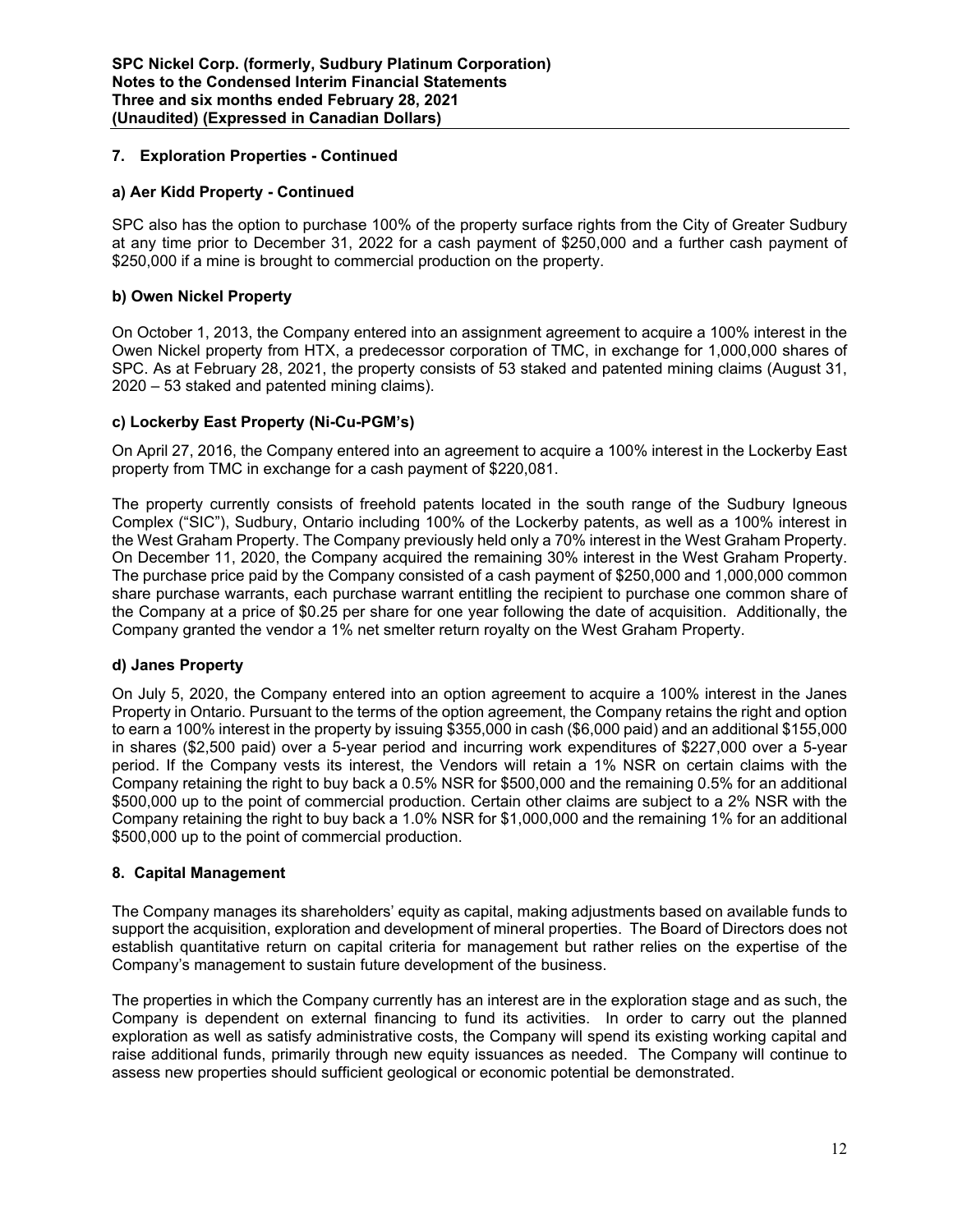#### **8. Capital Management - Continued**

Management reviews its capital management approach on an ongoing basis and believes that this approach is reasonable given the current size of the Company. There were no changes to its capital management approach during the periods ended February 28, 2021 and February 29, 2020.

The Company is not subject to any capital requirements imposed by a lending institution or regulatory body.

The Company's objective when managing capital is to safeguard the Company's ability to continue as a going concern. The Company is dependent on the capital markets to finance exploration and development activities.

Fair value estimates are made at the statement of financial position date based on relevant market information and information about the financial instruments. These estimates are subjective in nature and involve uncertainties in significant matters of judgment and therefore cannot be determined with precision. Changes in assumptions could significantly affect these estimates.

#### **9. Financial Instruments and Financial Risk Factors**

The carrying amounts of the Company's current financial assets and liabilities approximate fair market value because of the limited term of these instruments.

The Company's risk exposures and the impact on the Company's financial instruments are summarized below. There have been no material changes in these risks, objectives, policies and procedures during the periods ended February 28, 2021 and August 31, 2020.

#### *Credit Risk*

The Company's credit risk is primarily attributable to its amounts receivable. Amounts receivable consists of sales taxes due from the Federal Government of Canada. The Company has no significant concentration of credit risk arising from its operations. Management believes that the credit risk concentration with respect to financial instruments included in other assets is low.

#### *Liquidity Risk*

The Company's approach to managing liquidity risk is to ensure that it will have sufficient liquidity to meet liabilities when due. As at February 28, 2021, the Company has current assets totalling \$8,403,189 (August 31, 2020 – \$1,827,782) available to settle current liabilities of \$463,656 (August 31, 2020 – \$144,732).

#### *Price Risk*

.

The Company is exposed to price risk with respect to commodity prices. The ability of the Company to develop its properties and the future profitability of the Company is directly related to the market price of certain minerals.

#### *Interest Rate Risk*

The Company does not currently have any outstanding variable interest-bearing loans and, therefore, the Company is not exposed to interest rate risk through fluctuation in the prime interest rate.